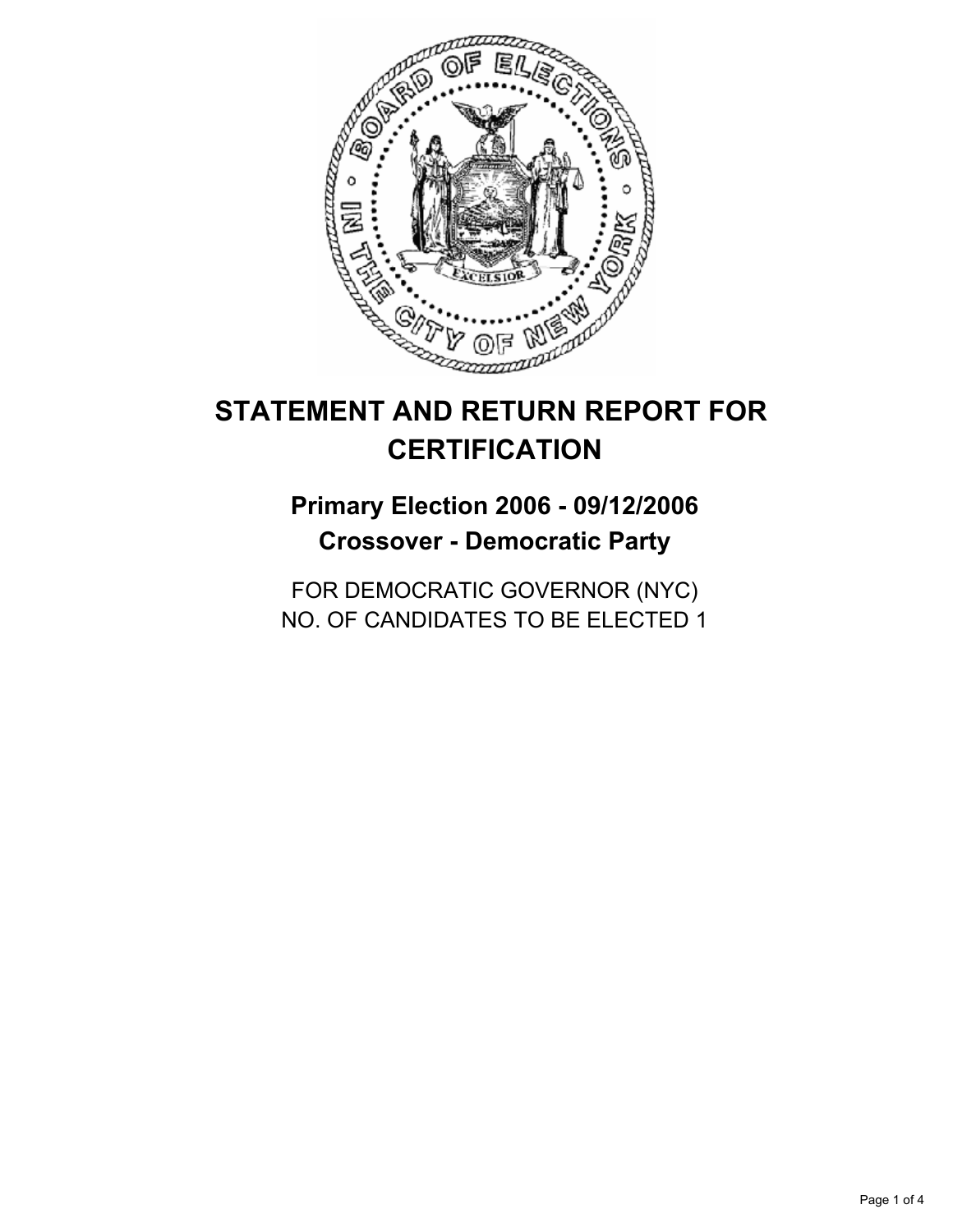

### **New York County**

| <b>EMERGENCY</b>                   | 826     |
|------------------------------------|---------|
| ABSENTEE/MILITARY                  | 2,403   |
| <b>AFFIDAVIT</b>                   | 1,768   |
| <b>ELIOT SPITZER</b>               | 105,161 |
| <b>THOMAS R SUOZZI</b>             | 14,504  |
| CLAYTON PATTERSON (WRITE-IN)       |         |
| <b>JOSEPH LIEBERMAN (WRITE-IN)</b> |         |
| MALACHY MCCOURT (WRITE-IN)         | 4       |
| TOM DUANE (WRITE-IN)               |         |
| <b>TOTAL VOTES</b>                 | 119,672 |

## **Bronx County**

| <b>EMERGENCY</b>               | 250    |
|--------------------------------|--------|
| ABSENTEE/MILITARY              | 1,888  |
| AFFIDAVIT                      | 832    |
| <b>ELIOT SPITZER</b>           | 46,764 |
| <b>THOMAS R SUOZZI</b>         | 8,566  |
| AL SHARPTON (WRITE-IN)         |        |
| ERIC BERENSTEIN (WRITE-IN)     |        |
| <b>JESUS CHRIST (WRITE-IN)</b> |        |
| <b>TOTAL VOTES</b>             | 55,333 |
|                                |        |

## **Kings County**

| <b>TOTAL VOTES</b>                | 132,280 |
|-----------------------------------|---------|
| NOACH DEAR (WRITE-IN)             | 2       |
| MARIO COUMO (WRITE-IN)            |         |
| MALACY MCCOURTNEY (WRITE-IN)      |         |
| MALACHI MCCOURT (WRITE-IN)        |         |
| JONATHAN B. TASINI (WRITE-IN)     |         |
| JOE ROSENFELD (WRITE-IN)          |         |
| CHRISTOPHER X. BRODEUR (WRITE-IN) |         |
| ALTON MADDOX (WRITE-IN)           |         |
| ALIV BRLIKE-RED (WRITE-IN)        |         |
| <b>THOMAS R SUOZZI</b>            | 19,928  |
| <b>ELIOT SPITZER</b>              | 112,342 |
| <b>AFFIDAVIT</b>                  | 2,084   |
| ABSENTEE/MILITARY                 | 3,089   |
| <b>EMERGENCY</b>                  | 1,660   |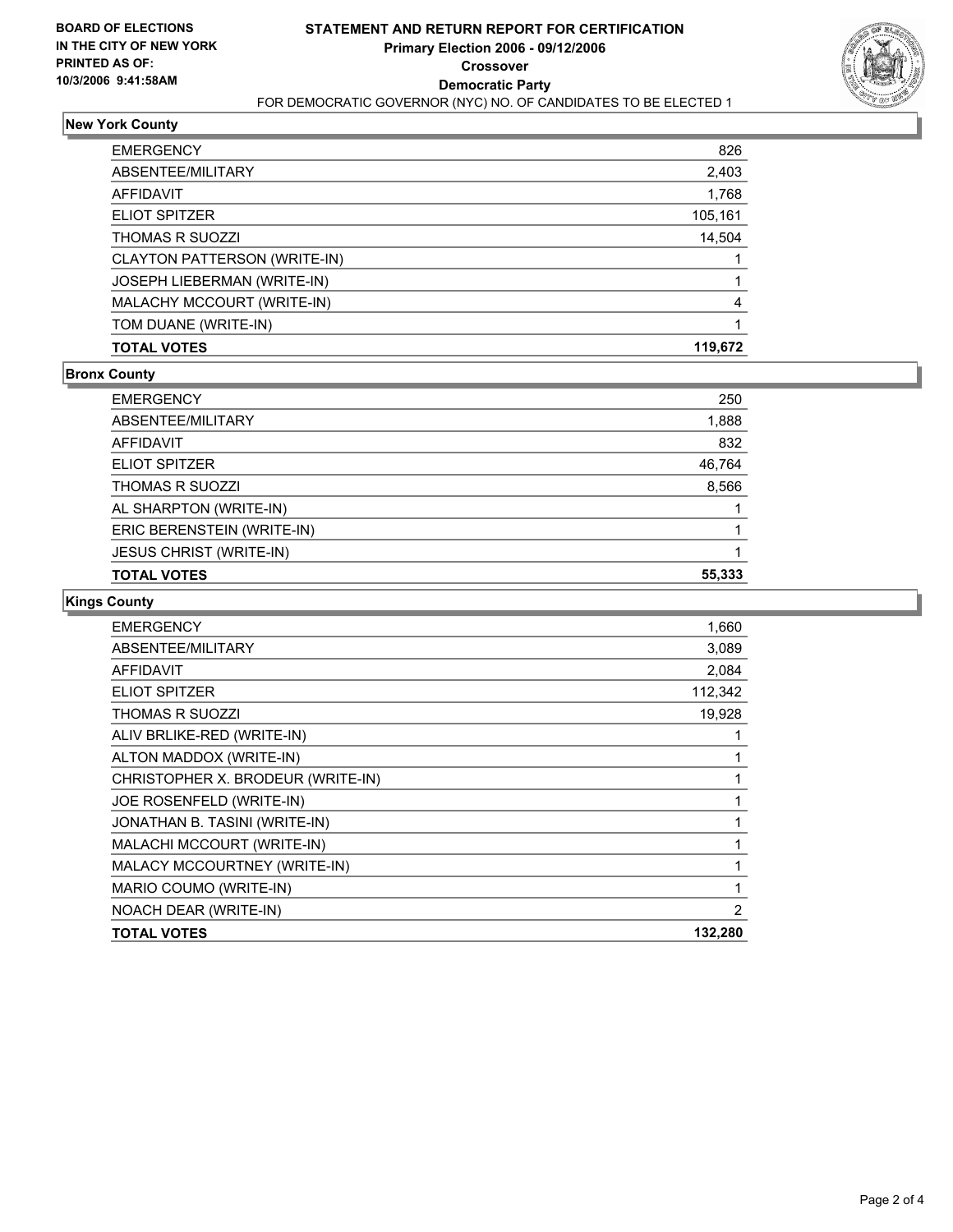

## **Queens County**

| <b>EMERGENCY</b>               | 779    |
|--------------------------------|--------|
| ABSENTEE/MILITARY              | 2,310  |
| <b>AFFIDAVIT</b>               | 800    |
| <b>ELIOT SPITZER</b>           | 68,062 |
| <b>THOMAS R SUOZZI</b>         | 14,230 |
| AL SHARPTON (WRITE-IN)         |        |
| ALTN MADDOX (WRITE-IN)         |        |
| CHRISTINE H STANLEY (WRITE-IN) |        |
| E FINK (WRITE-IN)              |        |
| EDWARD BROWN JR (WRITE-IN)     |        |
| JOHN W CRONIN (WRITE-IN)       |        |
| JOSEPH MARTLOW (WRITE-IN)      | 5      |
| LOIS MARBACH (WRITE-IN)        |        |
| MIKE MALLOY (WRITE-IN)         |        |
| ROSEMARY SHEPARD (WRITE-IN)    |        |
| THOMAS R SUOZZI (WRITE-IN)     |        |
| <b>TOTAL VOTES</b>             | 82,307 |

#### **Richmond County**

| <b>TOTAL VOTES</b>     | 11.180 |
|------------------------|--------|
| <b>THOMAS R SUOZZI</b> | 2,682  |
| ELIOT SPITZER          | 8,498  |
| AFFIDAVIT              | 121    |
| ABSENTEE/MILITARY      | 661    |
| <b>EMERGENCY</b>       | 12     |